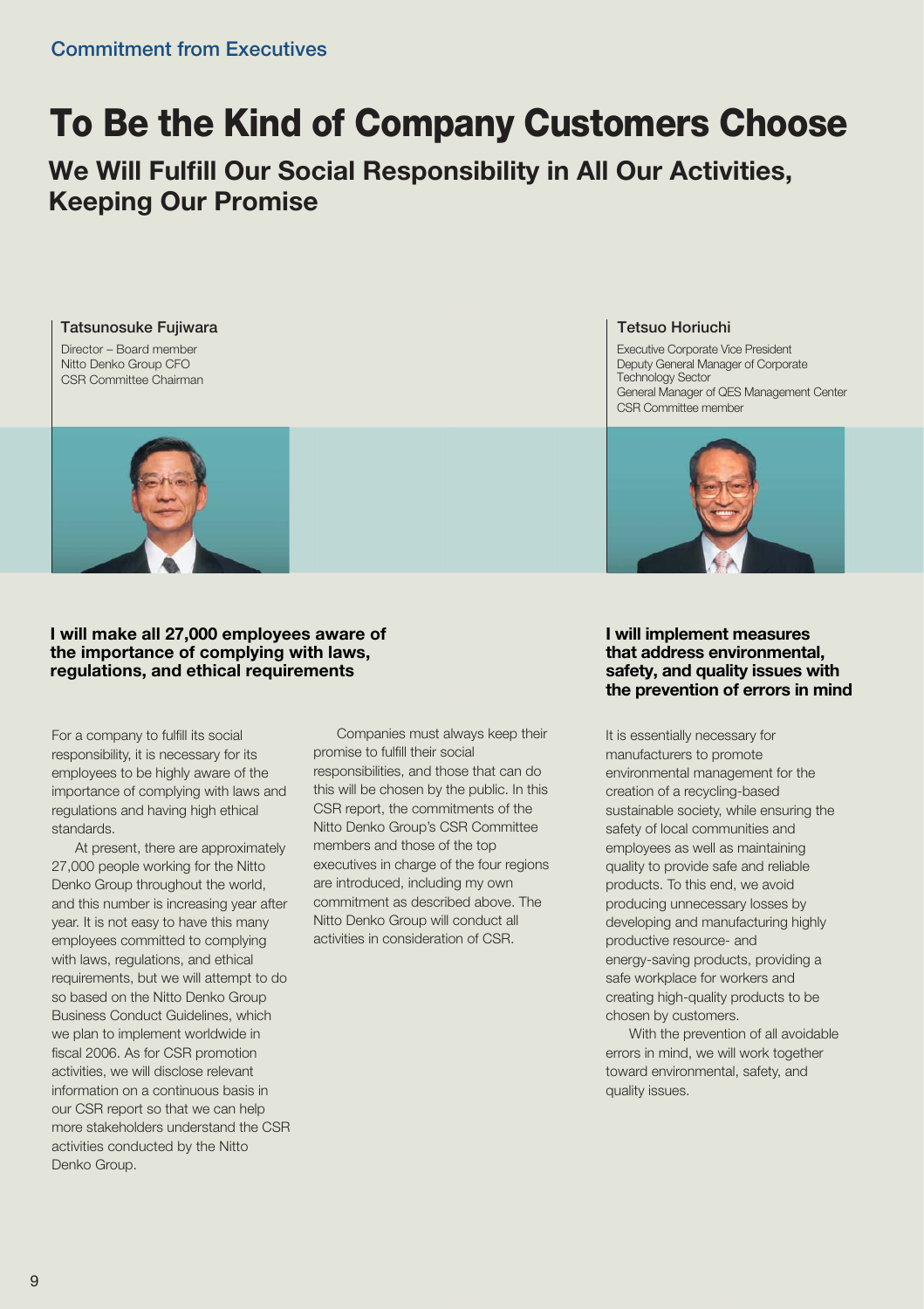#### **Masakazu Ozawa**

Corporate Vice President Deputy General Manager of Corporate Sector General Manager of Corporate Planning Dept. and Human Resources Management Dept. CSR Committee member



## **I will provide employees with a working environment where they can fully display their abilities**

People make the company. The Nitto Denko Group therefore has high regard for employees, believing that it can achieve sustainable growth by maximizing the ability of each employee.

 To this end, it is necessary to provide a working environment where employees can fully display their abilities. We will take active measures against labor problems involving employees, including overwork, sexual harassment, and power abuse. Also, regarding forced labor and child labor, which are becoming a global concern, we will comply with local laws and regulations and respect human rights in every country where we conduct business.

#### **Yoshimi Matsuhashi**

 $\bigcap_{i \in \mathcal{D}} f(i)$ General Manager of CSR Assurance Dept. CSR Committee member



## **I will familiarize all employees with the Nitto Denko Group Business Conduct Guidelines so that they can make appropriate decisions based on the guidelines**

In the June 21, 2006, issue of *Newsweek* (Japanese edition), the Newsweek Global 500 companies were announced, and the Nitto Denko Group was ranked 96 among the selected 500 companies. *Newsweek* ranked companies in terms of financial and CSR indicators, which implies that companies are now being evaluated not only by their financial performance but also by their fulfillment of CSR. The Nitto Denko Group was chosen as one of the top 500 companies, but its specific ranking shows that there is still room for the Group to improve its CSR activities.

 From now on, I will familiarize all employees of the Nitto Denko Group with the Nitto Denko Group Business Conduct Guidelines in order for them to be able to make proper decisions based on a common understanding among all employees.

#### **Yoshihiko Chikuma**

Corporate Vice President Nitto Denko (China) Investment President East Asian Office Management



## **I will commit myself to the development of local human assets and the creation of a corporate culture that truly takes root in local communities**

I am in charge of East Asia, which is composed of countries with different laws, cultures, and customs. Taking this into consideration, I would like to combine the good points of corporate culture that the Nitto Denko Group has established in Japan and those of local cultures in order to create a corporate culture that firmly takes roots in the local communities.

 To achieve this, we will need human assets. Accordingly, I will commit myself to developing local human assets, creating a new corporate culture, and making East Asia a region that can drive the Nitto Denko Group towards becoming a global excellent company.